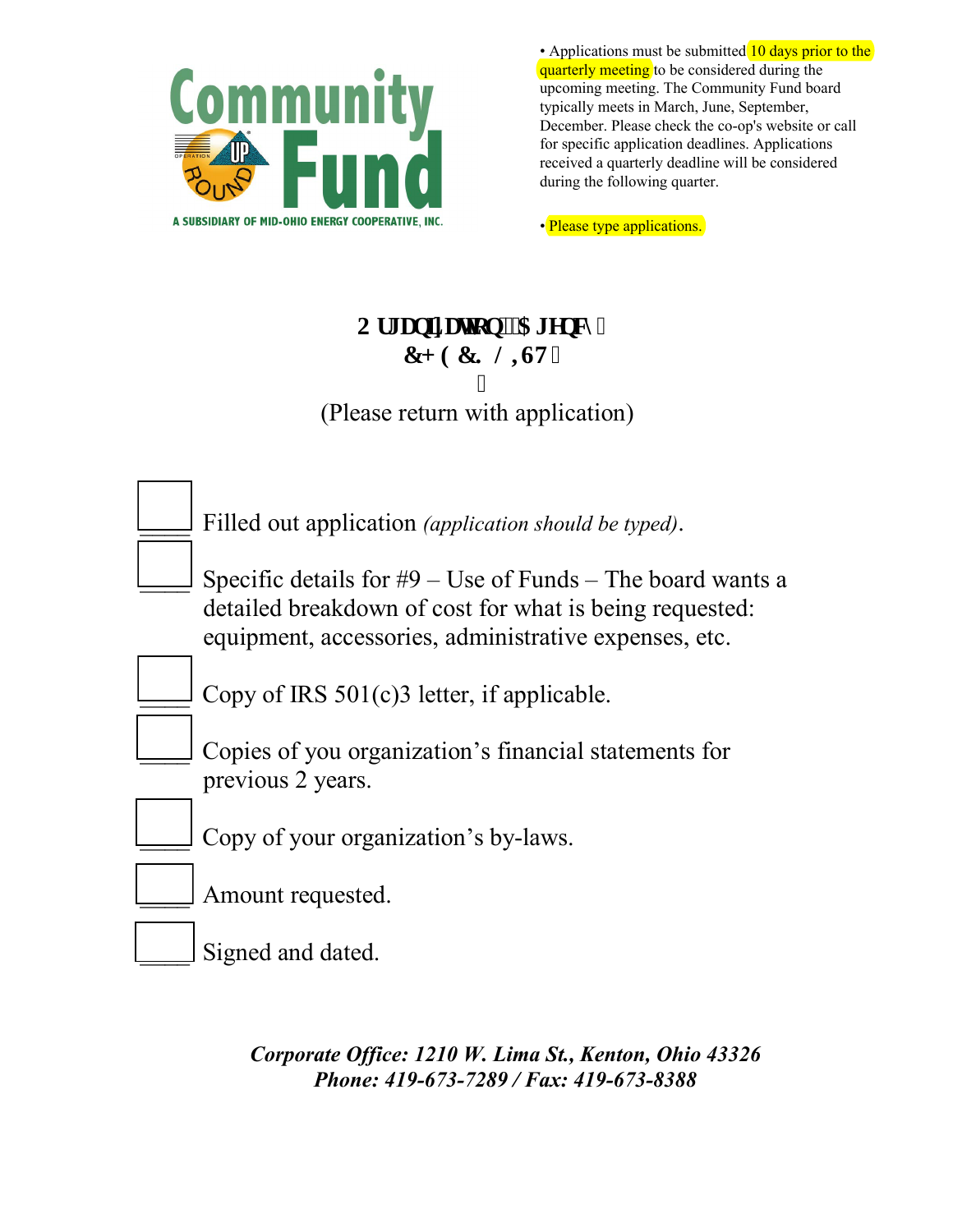**O If 'Qj kq'Gpgti** { 'Eqo o wplx{ 'Hwpf'' 1210 W. Lima St . Kenton, OH 43326 419-673-7289

## **CRRNIE CVIQP 'HQT'F QP CVIQP 'HQT'' 25 QTI CPK CVKQPICI GPE[ "**

| 1. Name of Organization: |                      |              |     |  |  |  |
|--------------------------|----------------------|--------------|-----|--|--|--|
| 2. Address:              |                      |              |     |  |  |  |
|                          | Street or PO Box No. |              |     |  |  |  |
|                          | City                 | <b>State</b> | Zip |  |  |  |
| 3. Phone Number:         |                      |              |     |  |  |  |
|                          | Work                 | Home         |     |  |  |  |
| 4. Contact Person        |                      |              |     |  |  |  |
|                          | Name                 | Title        |     |  |  |  |

5. State type of organization, ownership, and non- or for-profit status:

Is organization requesting funding exempt from payment of income tax:  $Yes \frown No$ 

If yes, a copy of letter (Form 501[c]3) from Internal Revenue Service must be attached.

6. A copy of financial statement(s), including sources of income, for the previous two years should be provided. Also provide a copy of your organization's by-laws.

a. Statement attached:

b. By-laws attached: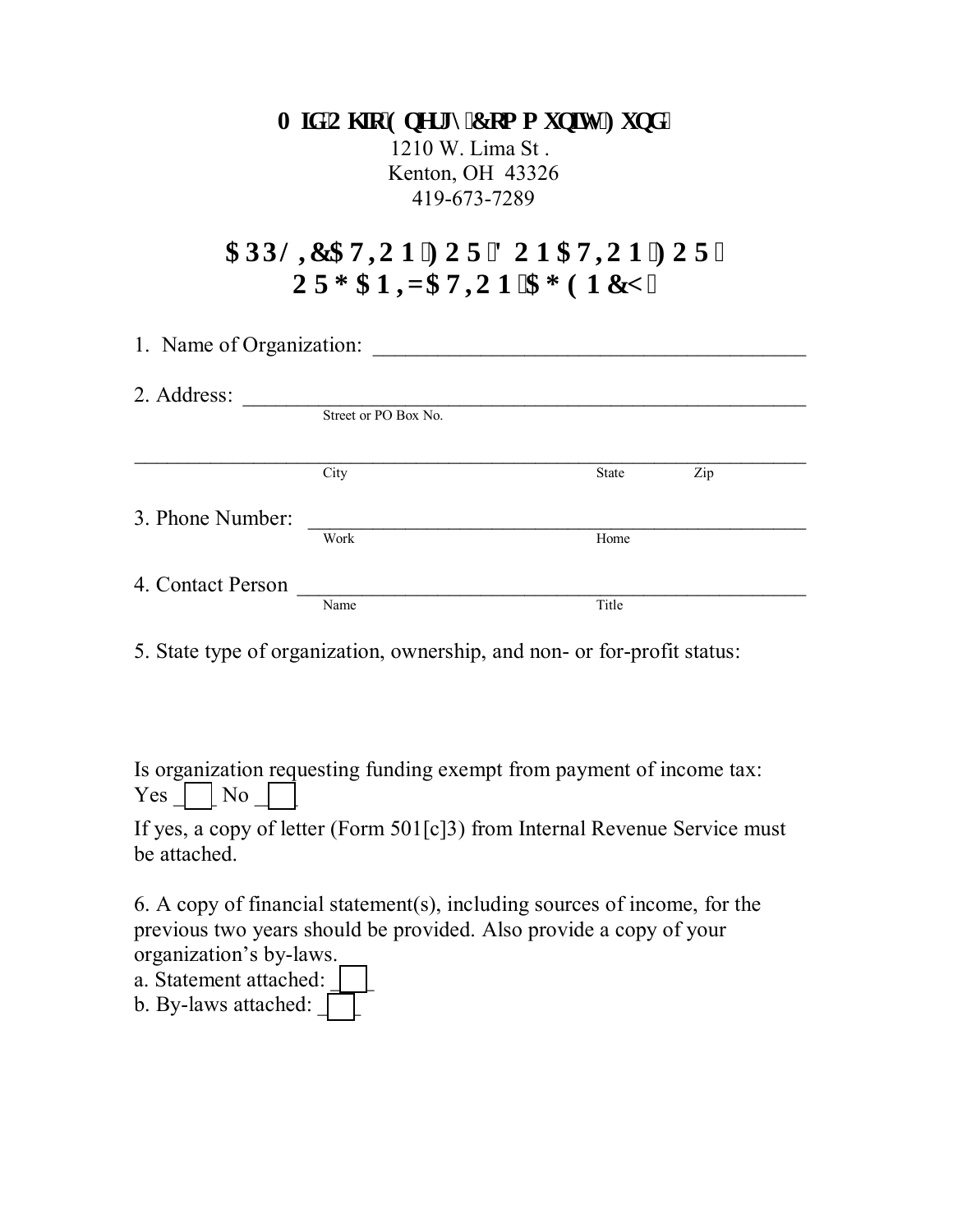7. Number of individuals, families or groups served inside Marion, Hardin, Wyandot, Logan, Union, Auglaize, Hancock, Allen, Morrow Counties in the last year: \_\_\_\_\_\_\_\_\_\_\_\_\_\_\_\_\_\_\_\_\_\_\_\_\_\_\_\_\_\_\_\_.

8. Number of individuals, families or groups served outside Marion, Hardin, Wyandot, Logan, Union, Auglaize, Hancock, Allen, Morrow Counties in the last year: \_\_\_\_\_\_\_\_\_\_\_\_\_\_\_\_\_\_\_\_\_\_.

Please provide information on number served and location.

9. State purpose of organizations/agency request: (Include amount requested and specifics of how funds will be used.)

10. List other sources of funding for use of request as described in the above: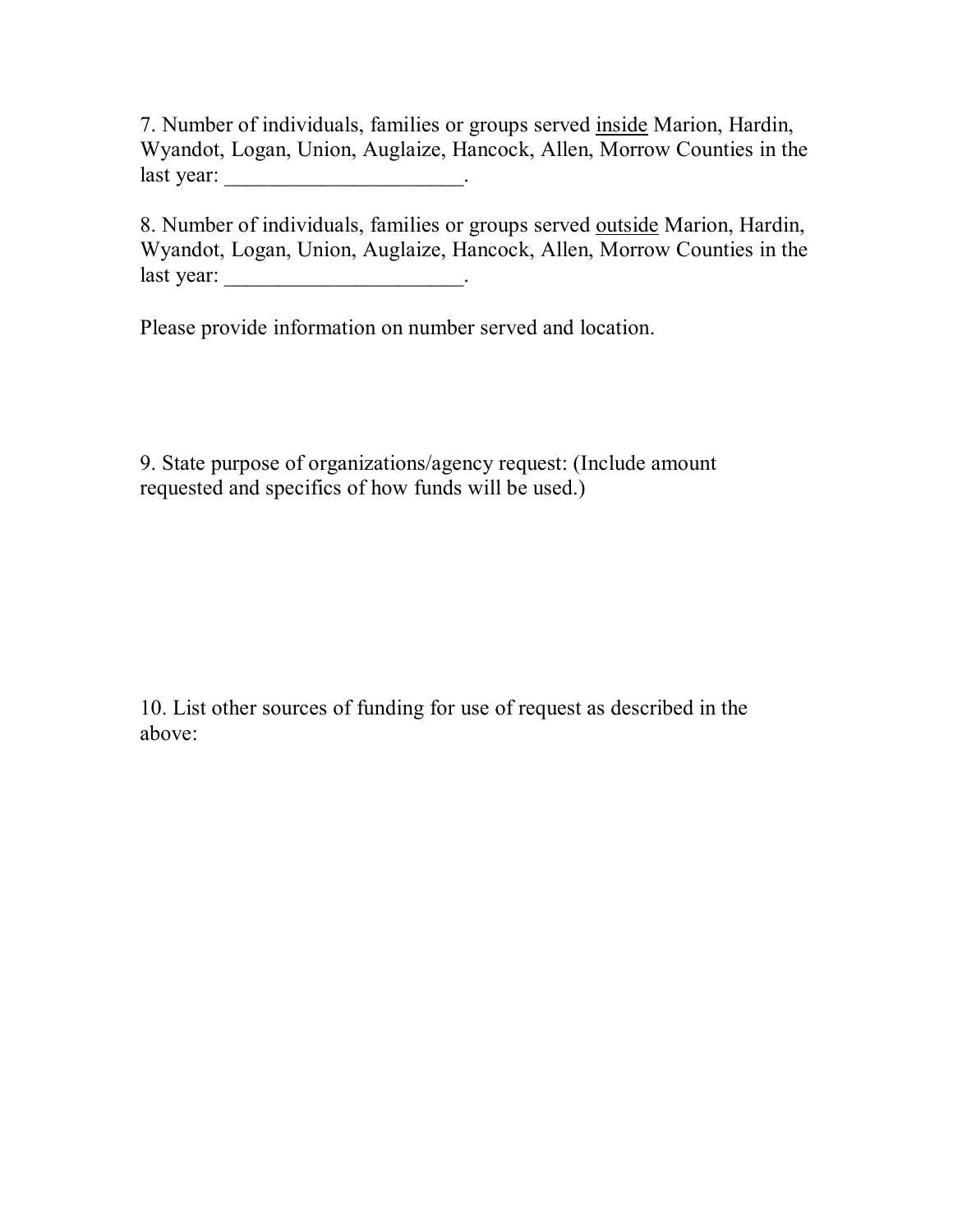11. How are agencies programs measured for effectiveness?

 $\mathbf{u}$  $\bar{\mathbf{u}}$  $\bar{\mathbf{u}}$  $\bar{\mathbf{u}}$  $\bar{\mathbf{u}}$ 

(Please use additional sheets, if necessary, for explanation of above information)